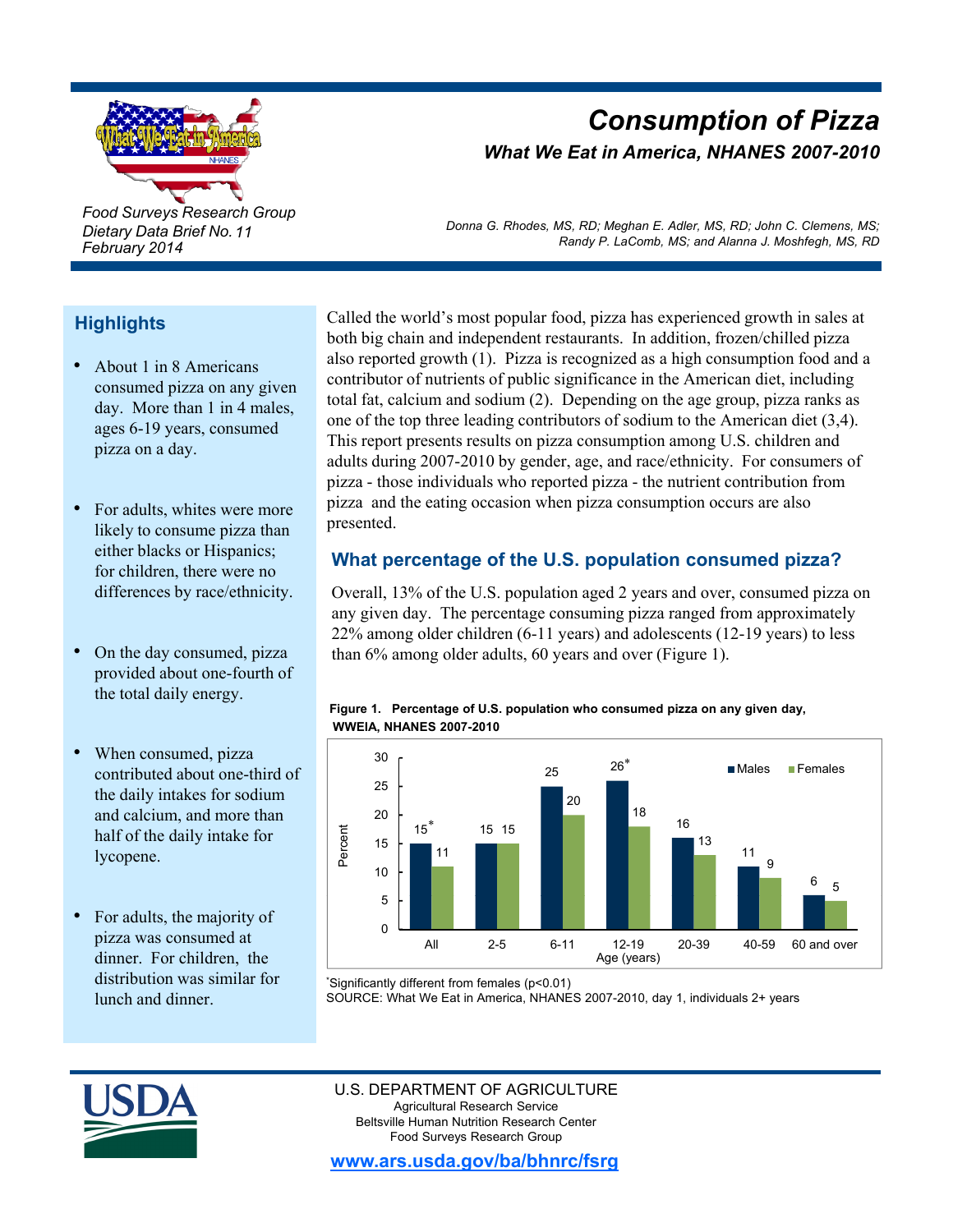For all individuals, a higher percentage of males (15%) than females (11%) consumed pizza on any given day. Across the selected age groups for 6 years and over, the percentage of males consuming pizza was directionally higher than the percentage of females. For the adolescent age group  $(12-19 \text{ years})$ , the percentage of males consuming pizza was significantly higher compared to females in that age group.

#### **Were there differences by race/ethnicity in pizza consumption?**

Overall, a higher percentage of children (2-19 years) consumed pizza than adults (20 years and over): 20% vs. 11%, respectively. Pizza consumption differed by race/ethnicity for adults; a higher percentage of non-Hispanic white adults consumed pizza than either non-Hispanic black or Hispanic adults. For children there were no differences in pizza consumption by race/ethnicity (Figure 2).





\*Significantly different from non-Hispanic white (p<0.01)

SOURCE: What We Eat in America, NHANES 2007-2010, day 1, individuals 2+ years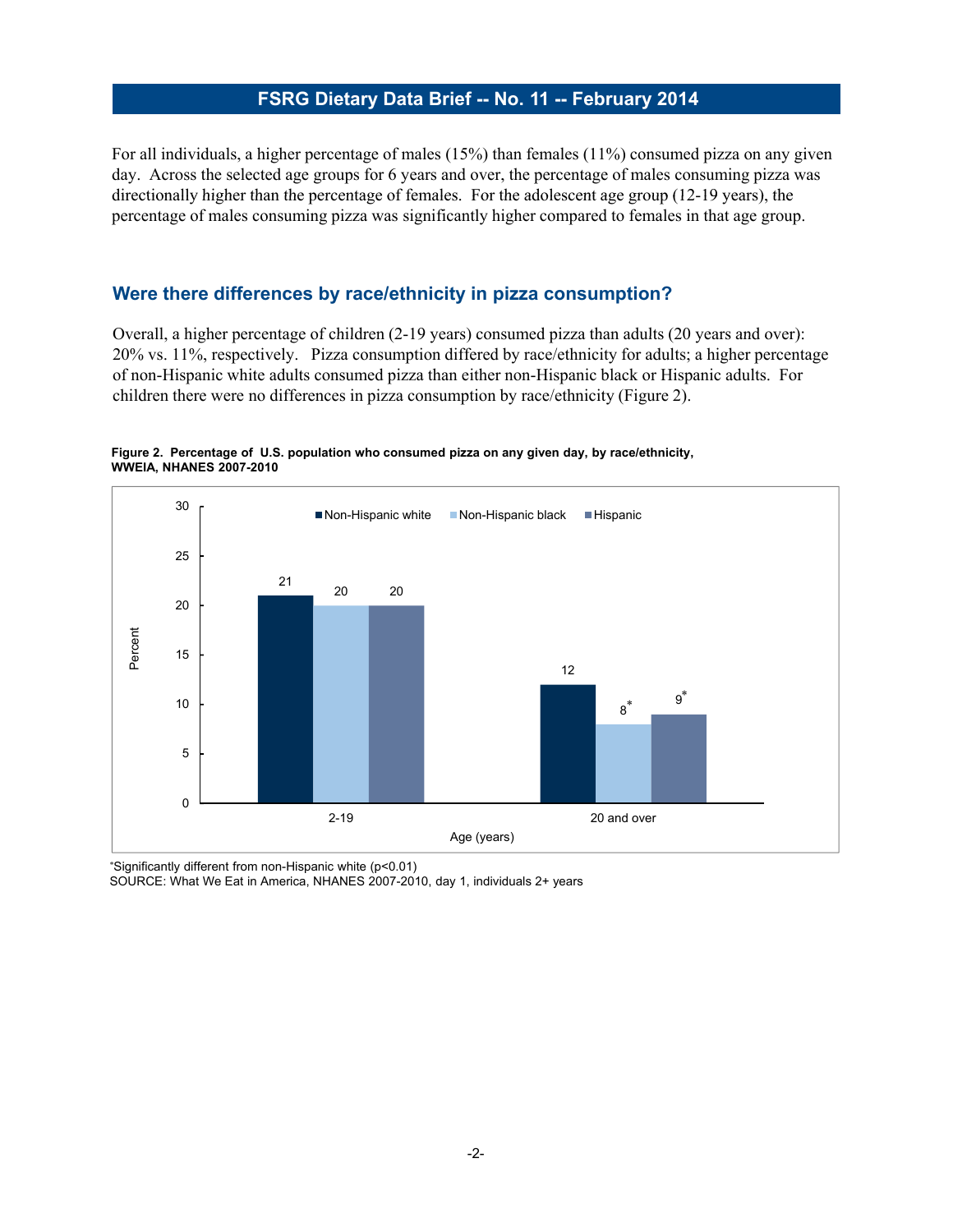### **For consumers of pizza, what percentage of daily energy came from pizza?**

For the U.S. population, pizza contributed 6% of the total energy for all children and 4% of the total energy for all adults (data not shown). This data brief will now present results among consumers of pizza – individuals who reported pizza, in any amount, at least once on the intake day.

On the day consumed, pizza provided approximately 27% of total energy among all consumers. Depending on the age and gender group, the percent of total daily energy intake coming from pizza ranged from 18% to 31% among consumers (Figure 3). Among consumers of pizza, the mean energy intake obtained from pizza was 538 kilocalories for children and 744 kilocalories for adults (data not shown). The amount of energy contained in a slice of cheese pizza  $(1/8<sup>th</sup>$  of a medium, all crust types) ranged from approximately 220-370 kilocalories (5).





SOURCE: What We Eat in America, NHANES 2007-2010, day 1, individuals 2+ years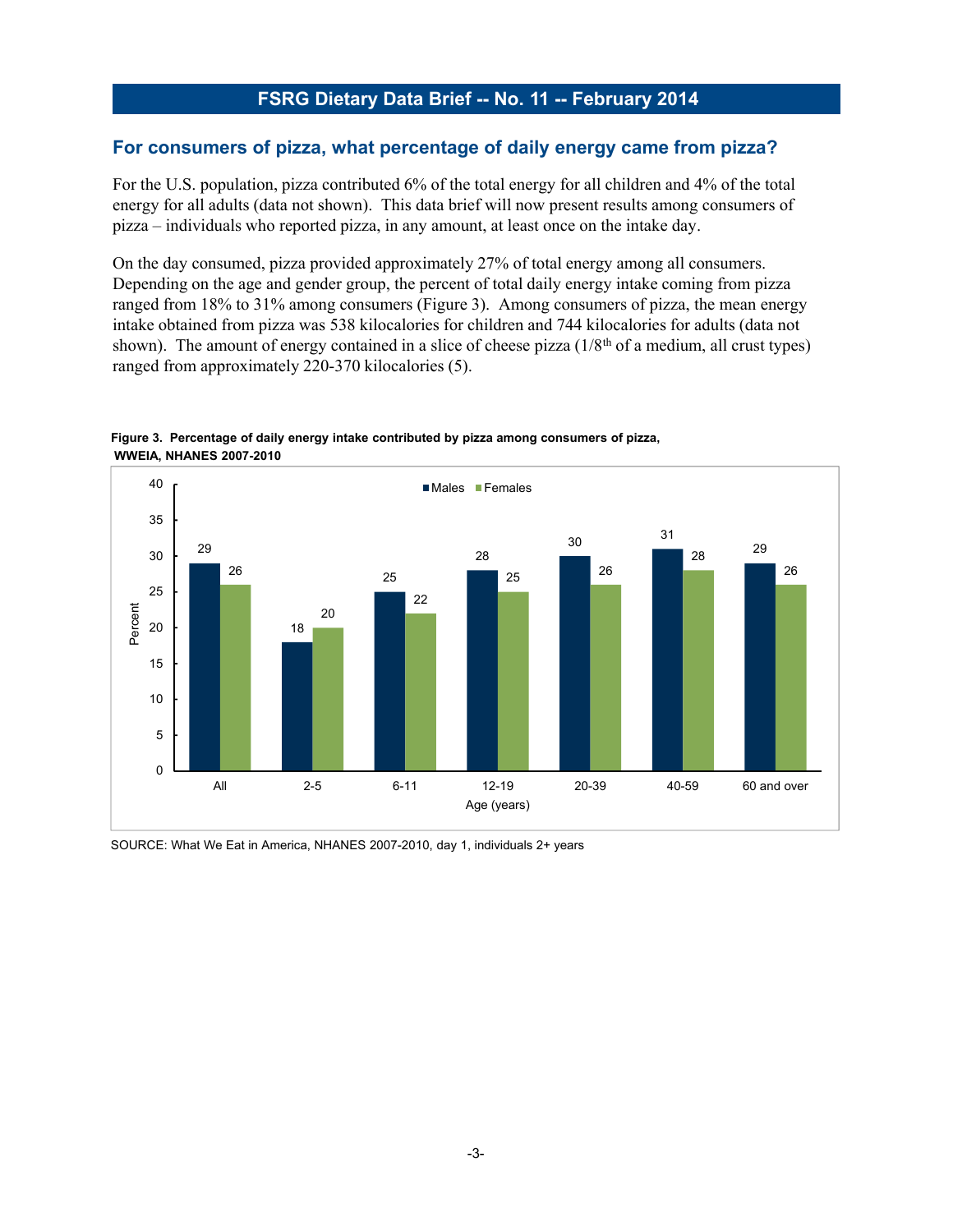## **For children and adult consumers of pizza, what percentage of daily nutrients came from pizza?**

Pizza contributed substantially to total nutrient intake among consumers on the day of the recall. Relative to energy contribution, pizza provided higher percentages of the day's total intake for protein, total fat, saturated fat, fiber, calcium, and lycopene among both children and adult consumers of pizza (Figure 4). Among consumers, pizza provided about one-third of the day's total intake for calcium and more than one-half of the day's total intake for lycopene. Pizza contributed 33% and 38% of the daily intake for sodium among children and adult consumers, respectively. For consumers of pizza, the mean sodium intake obtained from pizza was 1136 mg for children and 1599 mg for adults (data not shown).





SOURCE: What We Eat in America, NHANES 2007-2010, day 1, individuals 2+ years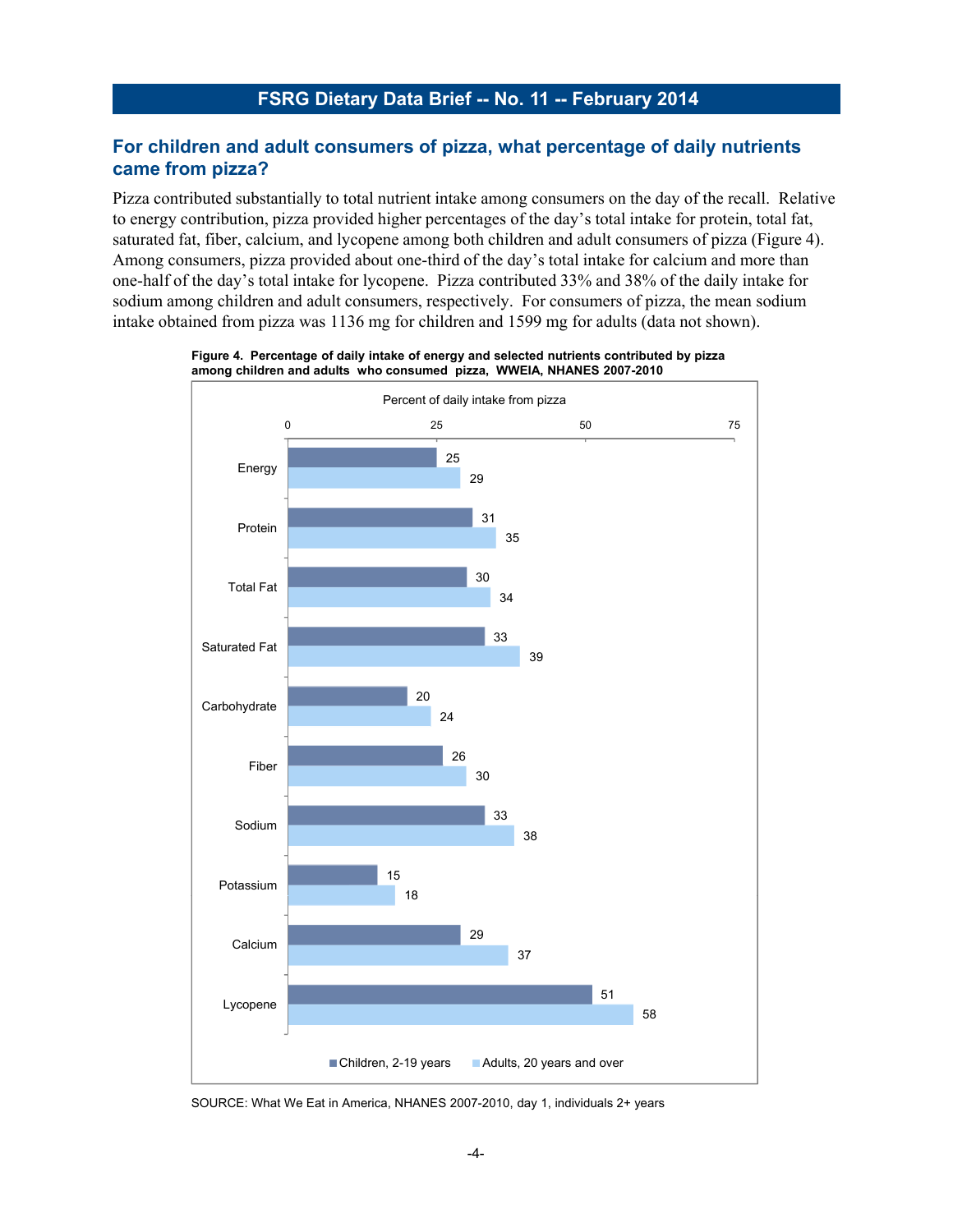### **At what eating occasion was pizza consumed by children and adults?**

For children, 44% of pizza consumption occurred at lunch and 42% occurred at dinner. However, for adults, the majority of pizza consumption was at dinner. Overall, almost 10% of pizza consumption occurred at a snack occasion (Figure 5).

More than half (59%) of pizza consumption occurred in the home. More adults (65%) than children (49%) consumed pizza at home (data not shown).



Figure 5. Percentage of pizza consumed by eating occasion for children and adults, WWEIA, NHANES 2007-2010

SOURCE: What We Eat in America, NHANES 2007-2010, day 1, individuals 2+ years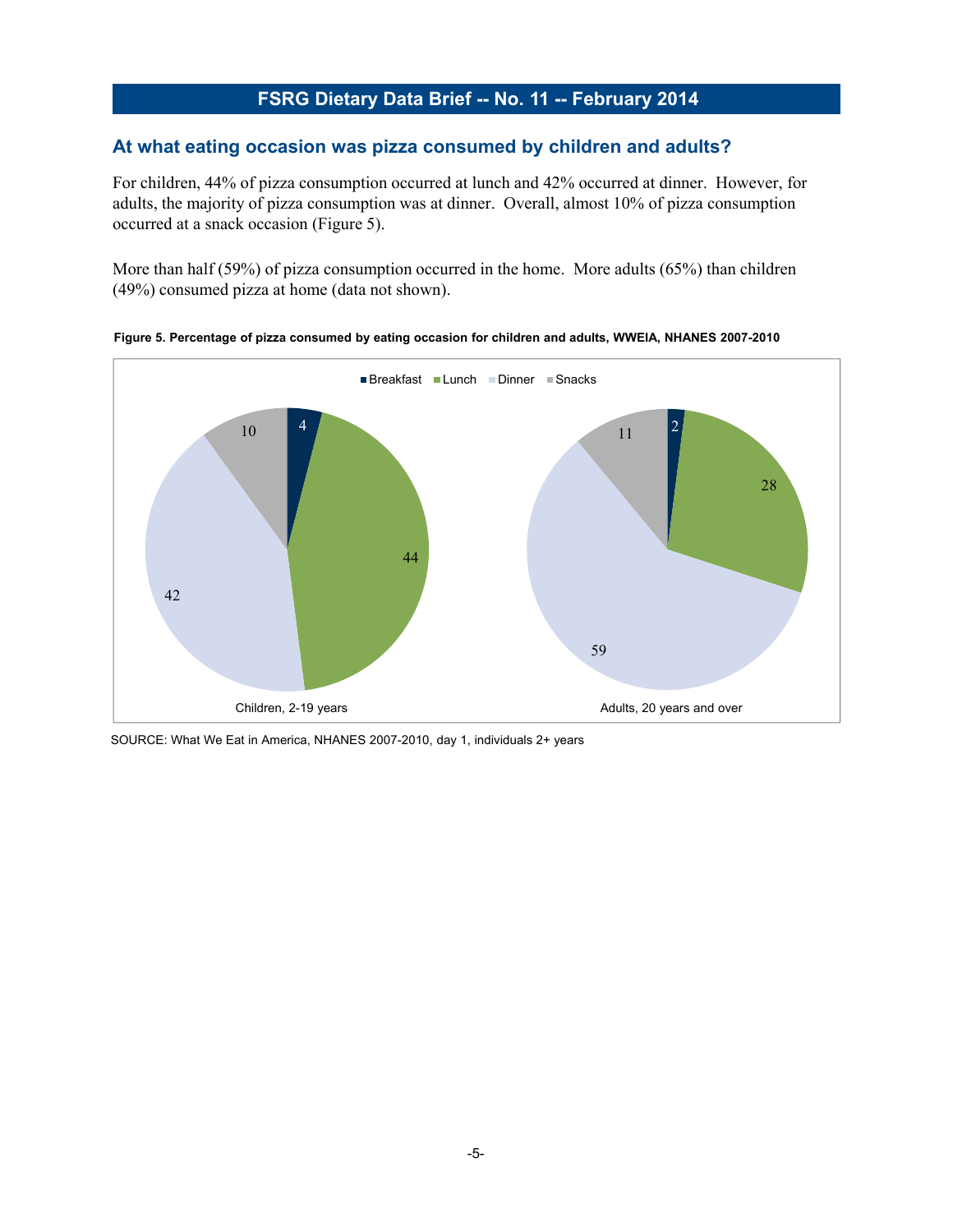#### **Definitions**

**Pizza:** Includes all food codes defined by the What We Eat in America Food Categories (6) as 'pizza'  $(4-$  digit category number = 3602).

**Pizza consumer:** Any individual who reported pizza, in any amount, at least once on the intake day.

**Eating occasion:** A distinct eating/drinking occurrence reported during the 24-hour dietary interview that consists of one or more food/beverage item. The name of the eating occasion was selected from a fixed list provided during the interview. English and Spanish eating occasion names were grouped as follows:

**Breakfast:** breakfast, desayuno, and almuerzo

**Lunch:** brunch, lunch, and comida

**Dinner:** dinner, supper, and cena

**Snack:** snack, drink, extended consumption (items that were consumed over a long period of time), merienda, entre comidas, botana, bocadillo, tentempie, and bebida.

**At home:** During the 24-hour dietary interview, respondents were asked where each reported food/beverage was eaten – at home or away from home?

#### **Data source**

Estimates in this report are based on one day of dietary intake data collected in *What We Eat in America*  (WWEIA), the dietary interview component of the National Health and Nutrition Examination Survey (NHANES). Data from WWEIA NHANES 2007-2008 and 2009-2010 were combined. The study sample included 17,571 individuals, aged 2 years and over (excluding breast-fed children), with complete and reliable intakes. Sample weights were applied in all analyses to produce nationally representative estimates. Dietary intake of foods and beverages were obtained from an in-person 24-hour recall, collected using the interviewer-administered 5-step USDA Automated Multiple-Pass Method. The WWEIA Food Categories (6) were used to define the food group – pizza.

#### **References**

- 1. Barrett L. Pizza power 2013 state of the industry report. PMQ Pizza Magazine. December 2012. www.pmq.com
- 2. Nickle M, Pehrsson P. USDA updates nutrient values for fast food pizza. Procedia Food Science 2013;2: 87-92.
- 3. Centers for Disease Control and Prevention. Vital signs: food categories contributing the most to sodium consumption — United States, 2007–2008. MMWR Morb Mortal Wkly Rep 2012;61:92-98.
- 4. Drewnowski A, Rehm CD. Sodium intakes of US children and adults from foods and beverages by location of origin and by specific food source. Nutrients 2013; 1840-1855.
- 5. Ahuja JKA, Montville JB, Omolewa-Tomobi G, Heendeniya KY, Martin CL, Steinfeldt LC, Anand J, Adler ME, LaComb RP, and Moshfegh AJ. 2012. USDA Food and Nutrient Database for Dietary Studies, 5.0. U.S. Department of Agriculture, Agricultural Research Service. Food Surveys Research Group, Beltsville, MD.
- 6. U.S. Department of Agriculture, Agricultural Research Service. 2013. What We Eat in America Food Categories 2009-2010. Available: www.ars.usda.gov/ba/bhnrc/fsrg